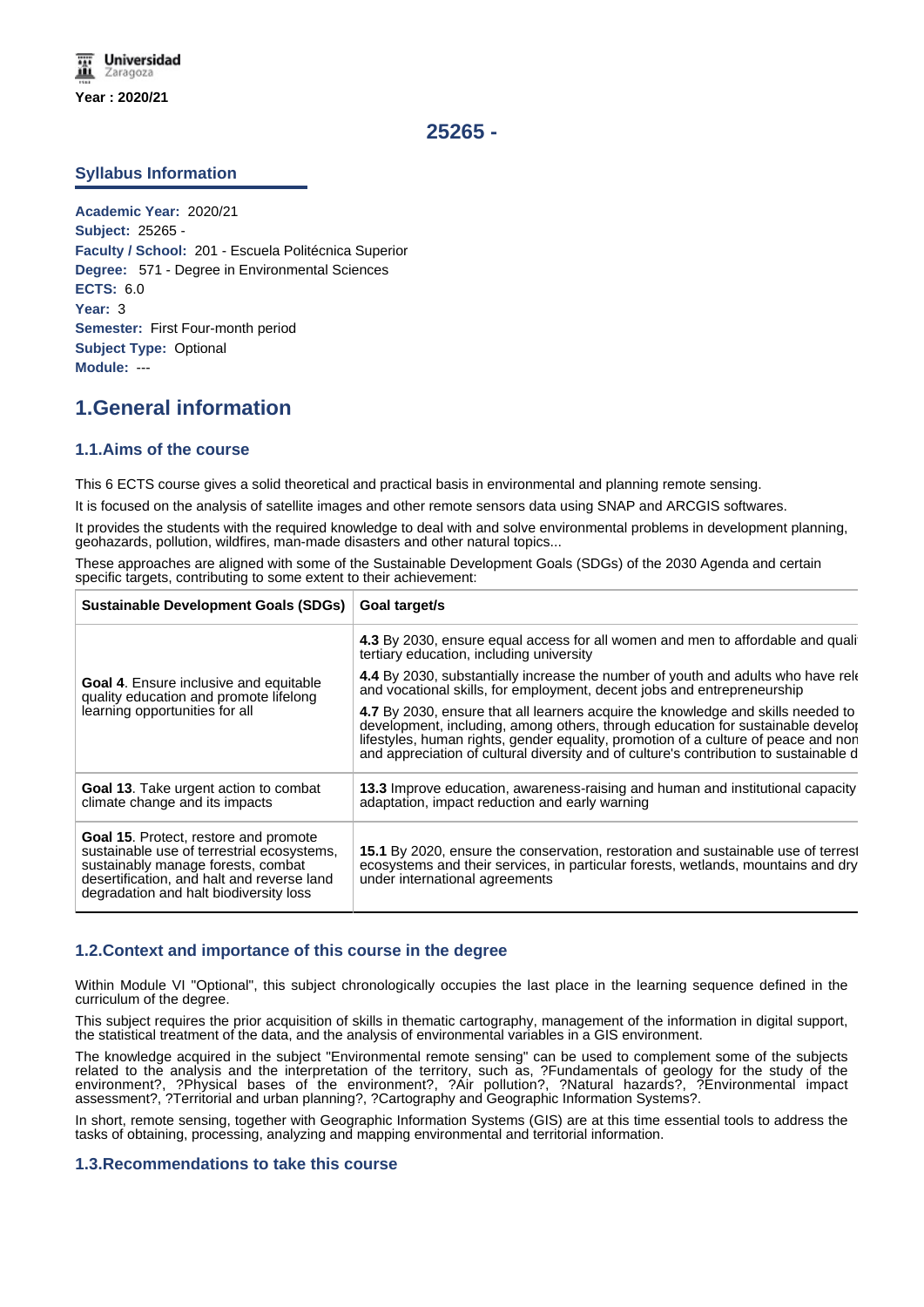The subject "Environmental remote sensing" requires the learning outcomes that define the subjects previously studied within the degree. Especially basic knowledge of statistics, cartography and GIS are essential.

Given the introductory nature of this optional subject, it is essential that the student appropriately invest the time to their personal work to gradually strengthen the basic contents of the subject.

On the other hand, the high practical component of the subject gives great prominence to active participation in face-to-face sessions.

# **2.Learning goals**

## **2.1.Competences**

**CB1.** That students have shown that they possess and understand knowledge in the area of environmental sciences based on general secondary education, which tends be at a level that, even with the use of advanced textbooks, also includes certain aspects that involve avant-garde knowledge in their field of study.

**CB2.** That students know how to apply their knowledge to their work or vocation professionally and possess skills that tend to be shown by the elaboration and defence of arguments and problem-solving within their area of study.

**CB3.** That students have the capacity to bring together and interpret relevant data (normally within environmental sciences) in order to make decisions that include a reflection on socially, scientifically or ethically relevant subjects.

**CB4.** That students can transmit information, ideas, problems and solutions to both an expert and non-expert audience.

**CB5.** That students have developed the learning skills necessary to undertake subsequent studies with a high degree of autonomy.

**CE3.** Mastery of processes, languages, techniques necessary for the interpretation, analysis and evaluation of the environment. This entails the knowledge of math basics, statistic procedures and programs, mapping and geographic information systems, instrumental analysis systems in the environment or basics of environmental engineering.

**CG1.** Comprehension and mastery of fundamental knowledge in the area of study and the ability to apply this fundamental knowledge to specific tasks of an environmental professional

**CG2.** Communication and argumentation, oral and written, of stances and conclusions, to expert audiences or broadcasting and information to non-expert audiences

**CG6.** Capacity to apply theoretical knowledge to an analysis of situations.

**CG7.** Mastery of IT applications related to the field of study, as well as the use of the internet as medium and source of information.

**CG8.** Capacity to autonomously organize and plan work and manage information.

**CG13.** Capacity of autonomous learning and self-assessment

## **2.2.Learning goals**

LG1. Define and explain the fundamentals of remote sensing.

LG2. Differentiate and manage basic procedures to improve and correct, visualize and classify images.

LG3. Acquire the basic knowledge to carry out a mapping of forms, vegetation and land uses by managing aerial photography, ortho-images and satellite images.

LG4. Acquire the necessary knowledge to perform, and process LiDAR data and be able to perform Digital Terrain Models.

|                 | <b>Sustainable Development Goals (SDGs)</b>                                                                                  |                                                                                   |                                                                                                                                                                                                                          |  |
|-----------------|------------------------------------------------------------------------------------------------------------------------------|-----------------------------------------------------------------------------------|--------------------------------------------------------------------------------------------------------------------------------------------------------------------------------------------------------------------------|--|
| Learning goals  | <b>Goal 4.</b> Ensure inclusive and<br>equitable quality education<br>and promote lifelong learning<br>opportunities for all | <b>Goal 13. Take urgent</b><br>action to combat climate<br>change and its impacts | <b>Goal 15. Protect, restore and promote</b><br>sustainable use of terrestrial ecosystems,<br>sustainably manage forests, combat<br>desertification, and halt and reverse land<br>degradation and halt biodiversity loss |  |
| LG <sub>1</sub> | ×                                                                                                                            |                                                                                   |                                                                                                                                                                                                                          |  |
| LG <sub>2</sub> | ×                                                                                                                            |                                                                                   | $\pmb{\times}$                                                                                                                                                                                                           |  |
| LG <sub>3</sub> |                                                                                                                              | $\boldsymbol{\mathsf{x}}$                                                         | $\boldsymbol{\mathsf{x}}$                                                                                                                                                                                                |  |
| LG4             |                                                                                                                              |                                                                                   | $\pmb{\times}$                                                                                                                                                                                                           |  |

## **2.3.Importance of learning goals**

The learning outcomes of this subject are essential in the current context of Environmental Sciences for the explanatory analysis, modeling and resolution of territorial and environmental problems. Remote sensing, together with other geographic information technologies such as GIS, is an effective and avant-garde tool applicable in both research and professional practice. This subject trains the student - at the appropriate level for a university study in the first cycle - in the treatment of remote sensing data of different kinds from a solid theoretical, methodological and critical base.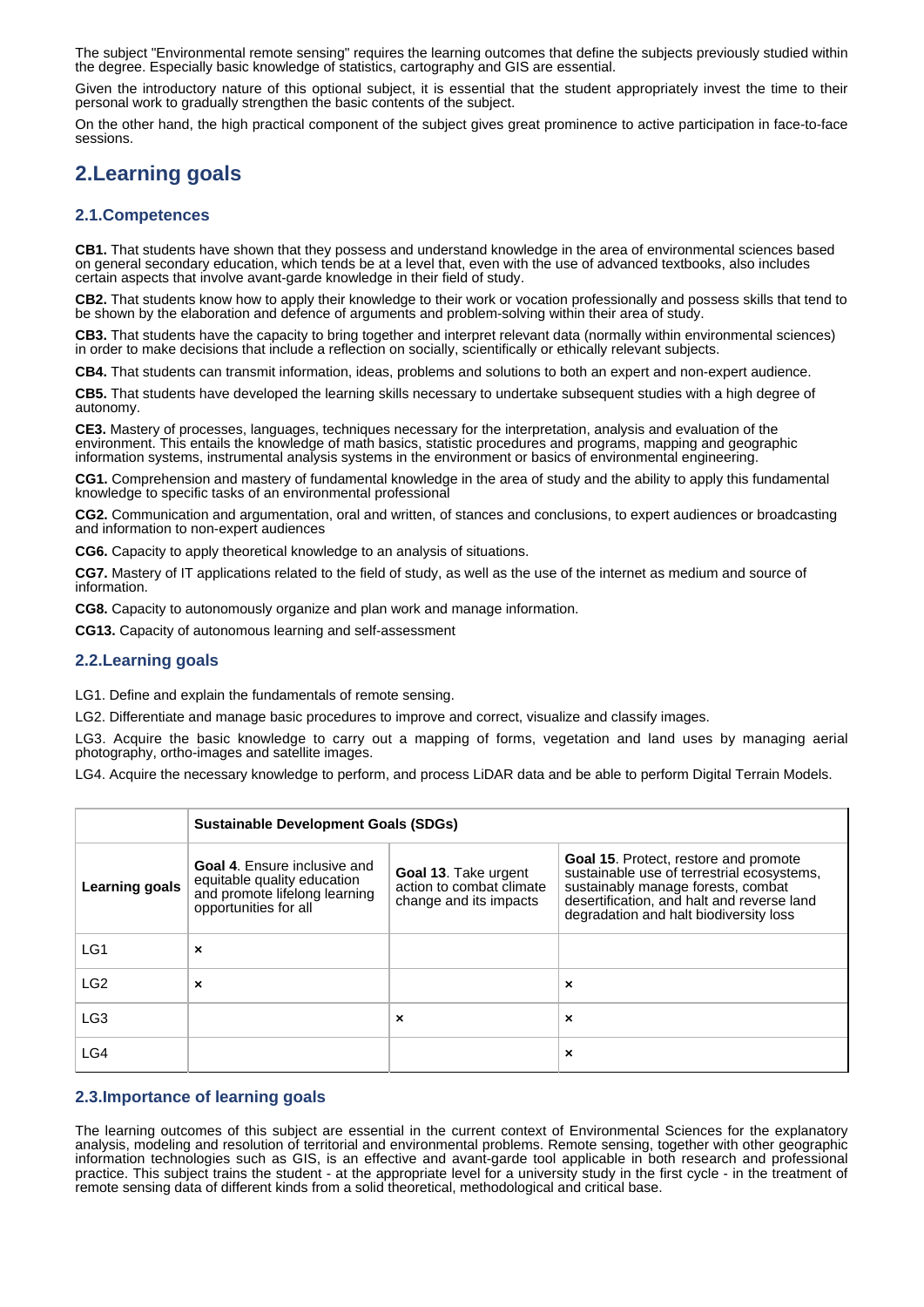# **3.Assessment (1st and 2nd call)**

### **3.1.Assessment tasks (description of tasks, marking system and assessment criteria)**

#### **I Call**

Global evaluation test about the theoretical content of the subject (test A) and the delivery of a portfolio (test B). The subject will be passed if the result of both tests - each with its corresponding weighting - is equal to or greater than 5 points out of 10.

Test A) an exam related to the syllabus of the subject, participating in 40% of the total. It will be passed if the result is equal to or greater than 5 points out of 10. The date and the place will be informed in the Official Exam Calendar defined by the Center.

This exam will include objective questions of test type, short questions and open questions.

The evaluation criteria, according to the question modality, are: the concepts handled, accuracy and precision, originality in the approach, ability to relate concepts, degree of structuring, relevance and coherence, correct use of the terminology, justified incorporation of concepts and theoretical contents.

Test B) portfolio that will be delivered on the day of the exam (test A). The portfolio will be composed of:

i) The work done during the practice sessions.

ii) Practical study cases (personal work).

The portfolio will represent 60% of the total. It will be passed if the result is equal to or greater than 5 points out of 10.

The evaluation criteria of the portfolio will be: domain of the specific tools for the adequate use of remote sensing data, accuracy and precision, originality in the approach, capacity of relationship, degree of structuring, relevance and coherence, correct use of the terminology, diagnostic capacity.

#### **II Call**

Students who have not done -or have not passed- the evaluation in the first call have the second official call, which is based on the same type of tests and with the same criteria as the global evaluation developed in the first call.

# **4.Methodology, learning tasks, syllabus and resources**

#### **4.1.Methodological overview**

The methodology followed in this course is oriented towards the achievement of the learning objectives. A wide range of teaching and learning tasks are implemented, such as lectures, practice sessions, seminars and computer sessions with the SNAP and ArcGIS Softwares in order to interpret satellite images, aerial pictures and digital elevation models (DEMs).

#### **4.2.Learning tasks**

The learning process requires the overlap between the more strictly theoretical face-to-face activities and those of a more practical nature.

A) Theoretical-practical sessions guided by the teacher for the systematic development of the contents of the subject's syllabus (53 contact hours). These sessions include:

i) MD1-Lecture class mode (15 hours).

ii) MD9-Practical application of techniques for the visual and digital processing of satellite images, aerial and other environmental remote sensing data (38 hours), which includes the learning of skills in the management of specific remote sensing software.

B) MD10-Seminars of collaborative work with the students (3 hours) oriented to critical reflection and study cases related to the applications of environmental remote sensing.

C) MD12-Practical work (14 hours).

D) Autonomous study of the student (76 hours): assimilation of the concepts and content of the syllabus of the subject (preparation of the evaluation tests), handling of basic bibliography and other resources on the Internet (preparation of the evaluation tests), practice in the management of specific computer programs and tools for the visual analysis and digital processing of satellite images, aerial photographs and other remote sensing data.

E) MD15-Performance of written evaluation tests (4 hours).

#### **4.3.Syllabus**

1. Introduction to remote sensing: context, evolution and basic concepts.

2. Physical principles of remote sensing: fundamentals of remote observation, terms and units of measurement, electromagnetic radiation, the solar domain of the spectrum (characteristics and factors), typical spectral signatures.

3. Remote sensing systems and programs: types of sensors, orbital characteristics of satellites, resolution of a sensor system, search and download of images.

4. Treatment, interpretation and analysis of remote sensing data: visual interpretation of aerial and satellite images, treatment and digital analysis of images, environmental applications of remote sensing.

5. The use of aerial photography: photointerpretation of arid, humid and cold zones, serial sequences of aerial photos as markers of the evolution of the landscape and human activities.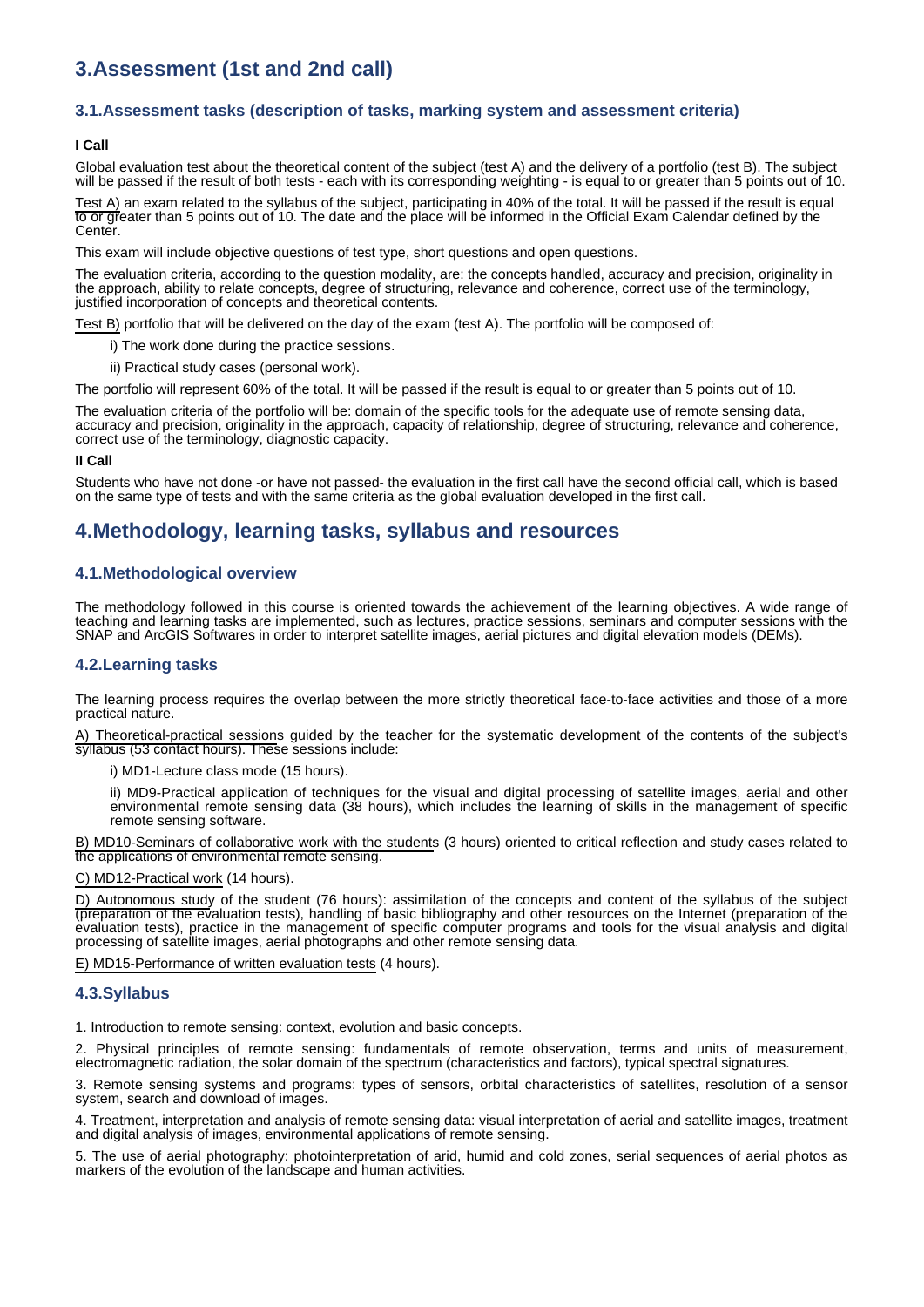6. Treatment and analysis techniques with LiDAR data.

#### **4.4.Course planning and calendar**

Given that the subject is based on a continuous overlap between the theoretical and practical contents, the course planning and the key dates related to the different activities developed throughout the course will be indicated in the Digital Teacher Ring (ADDUnizar).

#### **4.5.Bibliography and recommended resources**

- **BB** Chuvieco Salinero, Emilio. Teledetección ambiental : la observación de la tierra desde el espacio / Emilio Chuvieco. 1a. ed. Barcelona : Ariel, 2002
- **BB** Geomorfología práctica : ejercicios de fotointerpretación y planificación geoambiental / Juan de Dios Centeno ... [et al.] . Madrid : Rueda, D.L. 1994
- **BB** Gibson, Paul. Introductory remote sensing, principles and concepts / Paul J. Gibson ; with contributions to the text by Clare H. Power and Website development by John Keating . [London] : Routledge, 2000
- **BB** Sistemas y análisis de la información geografica : manual de autoaprendizaje con ArcGIS / Coordinador Antonio Moreno Jiménez; autores Rosa Cañada Torrecillas ... [et al.] . Madrid : Ra-Ma, 2006
- **BC** Bhatta, Basudeb.|eauthor.. Research Methods in Remote Sensing [electronic resource] / by Basudeb Bhatta. 260 1 Dordrecht : Springer Netherlands : Imprint: Springer, 2013.
- **BC** Campbell, James B.. Introduction to remote sensing / James B. Campbell . 3rd ed London [etc.] : Taylor & Francis, 2002
- **BC** Chuvieco Salinero, Emilio. Fundamentos de teledetección espacial / Emilio Chuvieco . 3a. ed. rev., reimp. corr. Madrid : Rialp, D.L. 2000
- **BC** Earth Observation of Global Changes (EOGC) [electronic resource] / edited by Jukka M. Krisp, Liqiu Meng, Roland Pail, Uwe Stilla. 260 1 Berlin, Heidelberg : Springer Berlin Heidelberg : Imprint: Springer, 2013.
- **BC** Fernández García, Felipe. Introducción a la fotointerpretación / Felipe Fernández García . 1a. ed. Barcelona : Ariel, 2000
- **BC** Fernández-Prieto, Diego.|eauthor.. Remote Sensing Advances for Earth System Science [electronic resource] : The ESA Changing Earth Science Network: Projects 2009-2011 / by Diego Fernández-Prieto, Roberto Sabia. 260 1 Berlin, Heidelberg : Springer Berlin Heidelberg : Imprint: Springer, 2013.
- **BC** Gibson, Paul J. Introductory remote sensing : digital image processing and applications / Paul J. Gibson and Clare H. Power . London : Routledge, 2000
- **BC** Jensen, J.R. (2004): Introductory digital image processing: a remote sensing perspective. Englewood Cliffs: Prentice Hall
- **BC** Laser scanning for the environmental sciences / edited by George L. Heritage and Andrew R.G. Large . Chichester, UK ; Hoboken, NJ : Wiley-Blackwell, 2009
- **BC** Lillesand, Thomas M.. Remote sensing and image interpretation / Thomas M. Lillesand, Ralph W. Kiefer, Jonathan W. Chipman . 6th ed. Hoboken, NJ : John Wiley, cop. 2008
- **BC** Mather, P.M., Coch, M. (2011). Computer processing of remotely sensed images. Chichester: John Wiley & Sons
- **BC** Pinilla Ruiz, Carlos. Elementos de teledetección / Carlos Pinilla Ruiz . Madrid : RA-MA, D.L. 1995
- **BC** Sabins, Floyd F.. Remote sensing : principles and interpretation / Floyd F. Sabins . 3rd ed. New York : W.H. Freeman and Co, cop. 1997
- **BC** Schowengerdt, R.A. (2007): Remote sensing, models, and methods for image processing. Burlington: Elsevier Academic Press, 2007
- **BC** Sobrino, José A.. Teledetección / José A. Sobrino (ed.) . Valencia : AECI, D.L.2000

#### **LISTADO DE URLs:**